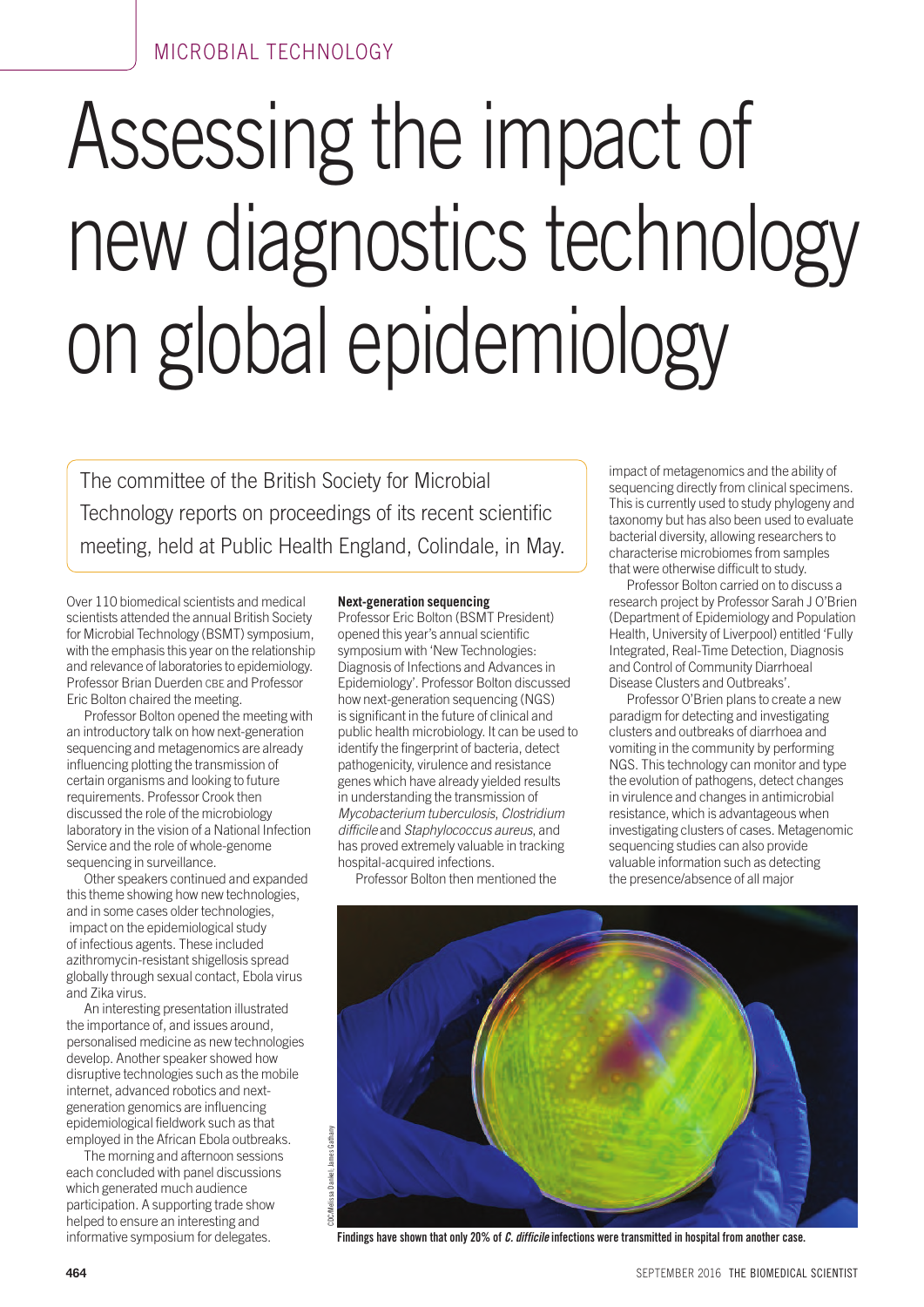gastrointestinal (GI) pathogens directly from faecal samples, discover 'new' or slightly different pathogens, teach us about pathogen community composition in symptomatic patients, and can characterise pathogens directly to aid rapid epidemiological investigations.

#### **Microbiology and the vision for a National Infection Service**

Professor Derrick Crook (Director of Microbiology and Director of the National Infection Service, Public Health England) presented the keynote address. His focus is to lead the translation of genomic technologies to transform microbiology practice across England, and enable PHE to continue to be at the cutting edge of health protection science.

Professor Crook's presentation opened by stating the vision of the regenerated National Infection Service Programme: "To develop a National Infection Service within the PHE that is nationally and internationally recognised, attracting the best people who are led by eminent experts in infectious diseases, who embrace new technology and are driven to continuously improve and ensure best value for the taxpayer. Thereby ensuring within our resources, that the best scientific evidence is available to manage communicable disease and the finest advice is provided to government and the public, to protect the nation from infection and to improve public health outcomes".

A brief but very interesting rationalisation of the need for creation of this new programme followed and outlined the transition of the Public Health Laboratory Services (PHLS) to the Health Protection Agency (HPA) and subsequently the current Public Health England (PHE). The role of the National Infection Service is to be the foundation for integration of microbiological, epidemiological and related functions, and implementation is anticipated in April 2017.

The National Infection Service will consist of consists of all the components that operate to control communicable disease, with services including microbiology reference, specialist microbiology, operations, research, communicable disease surveillance, and field epidemiology. These will be supported by multidisciplinary services which are non-geographically based and scientifically led with strong management support.

Professor Crook emphasised that, in his view, great scientists do not always make great managers. They excel in carrying out the science and small management change, but may not be the best people to manage and coordinate a service. Thus, the formation of a management hierarchy is seen as essential for business planning, leading and developing a successful service.

These major changes are required with the intention of creating a science 'hub' with 'spoke' and 'node' sites across the country, that will adopt whole-genome sequencing (WGS) technology to bring about significant

advances in prompt and accurate identification of organisms as well as providing resistance and epidemiological information. The science hub will permit the development of platforms to provide end-toend automated molecular solutions, but will require convergence of microbiological, epidemiological and analytical capabilities including training of expert staff. These experts will be developed through extensive and specific training with the formation of multidisciplinary teams.

It is envisaged that the redefined service will change the whole diagnostic paradigm as it may be used to predict the genotype of a microorganism and therefore also the possibility to predict resistance. Thus, phenotypic characteristics of bacteria, viruses, fungi and parasites will support genomic identification and prediction of antimicrobial resistance. The transition to genomic sequencing will result in a gradual decrease in typical culture-based clinical microbiology, which will not disappear completely as there will be a continuing need to monitor drug susceptibility, phenotypic changes, reverse genetics and research. It will be essential to manage and direct timely workflows, improve and optimise sample preparation for sequencing, build and maintain knowledge bases, review and assess data generated, organise and archive data, and troubleshoot in order to provide an efficient and successful service.

Professor Crook identified the need to bring together the various aspects of science, including microbes and genes, maths, physics and computer science. Such an enterprise pools specific scientific knowledge, extraction of DNA/RNA, detection of genes, and development of computer software for analysis and recording the data. The impact of implementing WGS in clinical practice for identification of microorganisms and insight into the future, and in surveillance, was highlighted through two scenarios: mycobacterial reference and *Clostridium difficile* surveillance.

The mycobacterial reference data presented showed that in one step, information regarding species identification, resistance prediction and nearest genomic matches for identification and tracking of outbreaks was available swiftly through WGS. The data on the use of WGS for *C. difficile* showed the epidemiology and reservoirs of the organism within a hospital. The findings showed that only 20% of *C. difficile* infections were transmitted in the hospital from another

The role of the National Infection Service is to be the foundation for integration of microbiological, epidemiological and related functions

case, with <3% caught from a 'dirty' room. A related scenario looked at the decline in fluoroquinolone-resistant *C. difficile* in England. Data showed that fluoroquinoloneresistant *C. difficile* has declined to 70% since 2006, probably related to the decreased used of quinolones by approximately 50%.

In summary, Professor Crook's presentation was an exciting and informative account of the PHE current status in controlling communicable diseases, the role of the new National Infection Service and the huge impact WGS will have on the microbiology diagnostic laboratory in the identification of pathogens and prediction of antimicrobial resistance.

#### **Intercontinental dissemination of azithromycin-resistant shigellosis through sexual transmission**

Dr Kate Baker (Wellcome Trust Sanger Institute, Cambridgeshire) gave an illuminating and informative presentation on intercontinental dissemination of azithromycin-resistant shigellosis through sexual transmission. *Shigella flexneri* is a Gram-negative bacterium that causes acute, severe enteritis, often with bloody diarrhoea that confers serotype-specific medium-term (six months to two years) immunity. This pathogen is endemic in developing nations, where it causes a significant diarrhoeal disease burden in children under the age of five years. In high-income nations, *S. flexneri* is typically found in recentlyreturned travellers, but is also found as a sexually transmissible illness in men who have sex with men (MSM).

In 2009, an MSM-associated outbreak of *S. flexneri* 3a was detected in the United Kingdom and was explored further using WGS. Researchers from the Wellcome Trust Sanger Institute and PHE, as well as other national public health services worldwide, whole-genome sequenced over 330 *S. flexneri* 3a from 29 developing and four high-income nations, including returned travellers and domestically acquired cases.

Using phylogenetics they showed the existence of three distinct lineages of *S. flexneri* 3a: an African-associated lineage comprising isolates from African patients or patients in high-income nations recentlyreturned from Africa; an Asia-associated lineage with a similar demographic composition; and an MSM-associated outbreak lineage comprising isolates from patients in high-income nations who largely were middle-aged men (rather than the very young and very old who are usually most affected).

The outbreak lineage contained isolates from the UK, France, Canada and Australia indicating ongoing international transmission of the pathogen, and was associated with resistance to azithromycin. Using interview data from some patients, the lineage was shown to be statistically associated with MSM, and repeat isolations showed that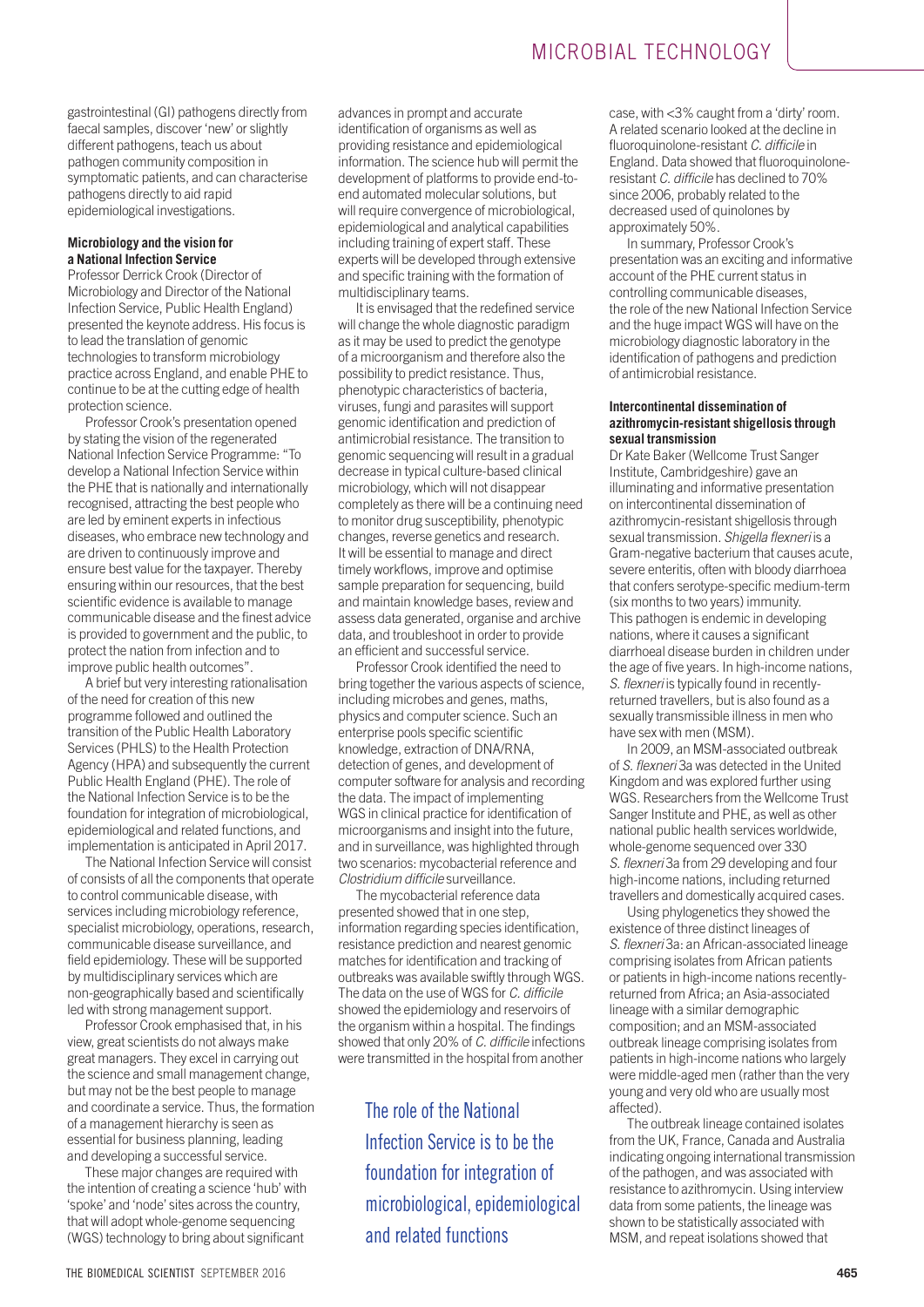

**Two members of the international Ebola epidemic response working in Sierra Leone.**

chronic and/or re-infection may have been occurring, which questions our traditional understanding of the clinical course of infection of *S. flexneri*.

Dr Baker concluded her talk by saying that by combining epidemiology and extensive laboratory analysis, the researchers gained greater insight into the clinical syndrome of the disease as well as its global epidemiology.

## **Disruptive technologies for pathogen diagnostics and epidemiology**

Dr Nick Loman (Independent Research Fellow, University of Birmingham) provided an overview of disruptive technologies and infectious surveillance. He quoted the work of American business consultant Clayton M Christensen, who defined and analysed the phenomenon beginning in 1995. A disruptive innovation is an innovation that creates a new market and value network and eventually disrupts an existing market and value network, displacing established market leaders and alliances. An example given was the MiniION device, a DNA sequencer the size of USB stick, which plugs directly into a laptop computer and is capable of very long sequence reads.

He described the use of the MiniION in studying the recent Ebola outbreak in West Africa. The small size of the sequencer meant a whole laboratory including a batterypowered thermal cycler could be carried in a suitcase and set up in a hotel room. Viruses could be sequenced rapidly as soon as isolated without the need for large local laboratories or the need to send isolates back to the UK for sequencing, with all the logistic and safety problems that entails. He presented data from WGS showing realtime analysis of the virus evolution during the outbreak.

Although much of the talk focused on technology, a key part of Dr Loman's message was not technological but looked at the spirit in which the work was done. He stressed the importance of releasing data as early as possible and as often as possible, to use open source tools and to set up as many collaborations as possible; in marked contrast to the way science often works where data are jealously guarded and not shared, to the detriment of science and the individual patient.

He concluded by showing delegates his next venture, which is a laboratory in a caravan to study the Zika virus outbreak in Brazil.

## **Personalised medicine: one-sized medicine, has it all gone pear-shaped?**

Dr Matthew Donati (Consultant Medical Virologist, PHE Microbiology Services, Bristol) gave an enlightening presentation that looked at the current and future state of personalised medicine. In particular, he drew together the relevance and impact of personalised medicine on therapeutics and diagnostics, now and in the future.

Personalised medicine is not new, including genetic polymorphism as the basis of disease in 1902, blood typing for transfusions in 1907, antimalarial primaquine-induced haemolysis in 1956, and long-lasting apnoea following neuromuscular blockade with succinylcholine for electroconvulsive therapy (ECT) in 1957. Bacteriologists have, of course, isolated individual pathogens from individual patients and produced a 'personal' antibiogram for decades, and recent advances in genomics, bioinformatics, robotics, miniaturisation, wireless and the internet are drivers and facilitators of rapid change, and Dr Donati reviewed the impact of these.

If we consider therapeutics, 100,000 Americans die annually and more than 2,000,000 are hospitalised due to adverse reactions to medication – in the UK, 6.5% of hospital admissions are due to adverse drug reactions, although not all are due to genetic predispositions.

Pharmacogenomics is the study of variations in host DNA and RNA impacting on drug response, offering a paradigm shift away from trial and error, and 'one dose fits all'. Next-generation sequencing has enabled new pharmacogenomics applications, including phenotyping cancer and detecting drug-metabolising enzyme polymorphisms.

Human immunodeficiency virus (HIV) infected patients are routinely screened for abacavir hypersensitivity mediated by HLA-B\*5701. Activation of HLA-B\*5701 restricted CD8+ T cells results in the secretion of the inflammatory mediators and the escalation of a severe inflammatory response.

Cancer treatment can be personalised by engineering patient T cells to recognise specific tumour antigens, survive immunosuppression and penetrate tissues, with success shown in melanoma and blood cancers. Other applications include 3D-printed organs and stem cell-based transplants that have the potential to revolutionise organ replacement.

Within diagnostics, personalised medicine typically consists of a diagnostic test to determine the utility of a specific treatment; this includes the relatively simple antibiotic sensitivity disc test or the detection of reversions, predispositions and minor population variations of viruses. However, there is no reason to believe that companion diagnostics will not move to the patient/clinic.

Dr Donati suggested that point-of-care testing (POCT) will evolve with nanoparticle diagnostics and other novel systems. Advances in nucleotide sequencing allow rapid data generation for multiple pathogens repeatedly during a treatment course. Collating the detail on host genetics, host response and pathogen character will allow accurate predictions of outcome, and in the future Dr Donati envisages that this could be used to predict vaccine side-effects, or indeed for blood typing.

However, there are significant challenges, for example, regarding regulation and quality control. For instance, what level of accuracy is acceptable for a long nucleotide sequence and how do you quality control the data output and downstream manipulation? Do you quality control every base, each variant or just overall performance? The bioinformatics involved are huge, daunting and present significant security challenges. Another question is about how a trial relevant to a personalised medicine product should be conducted. Standard trial technique designs are too weak for this use, therefore post-marketing surveillance of bespoke treatments will be critical to get sufficient population coverage.

With regard to infection, we are approaching the reality of assessing the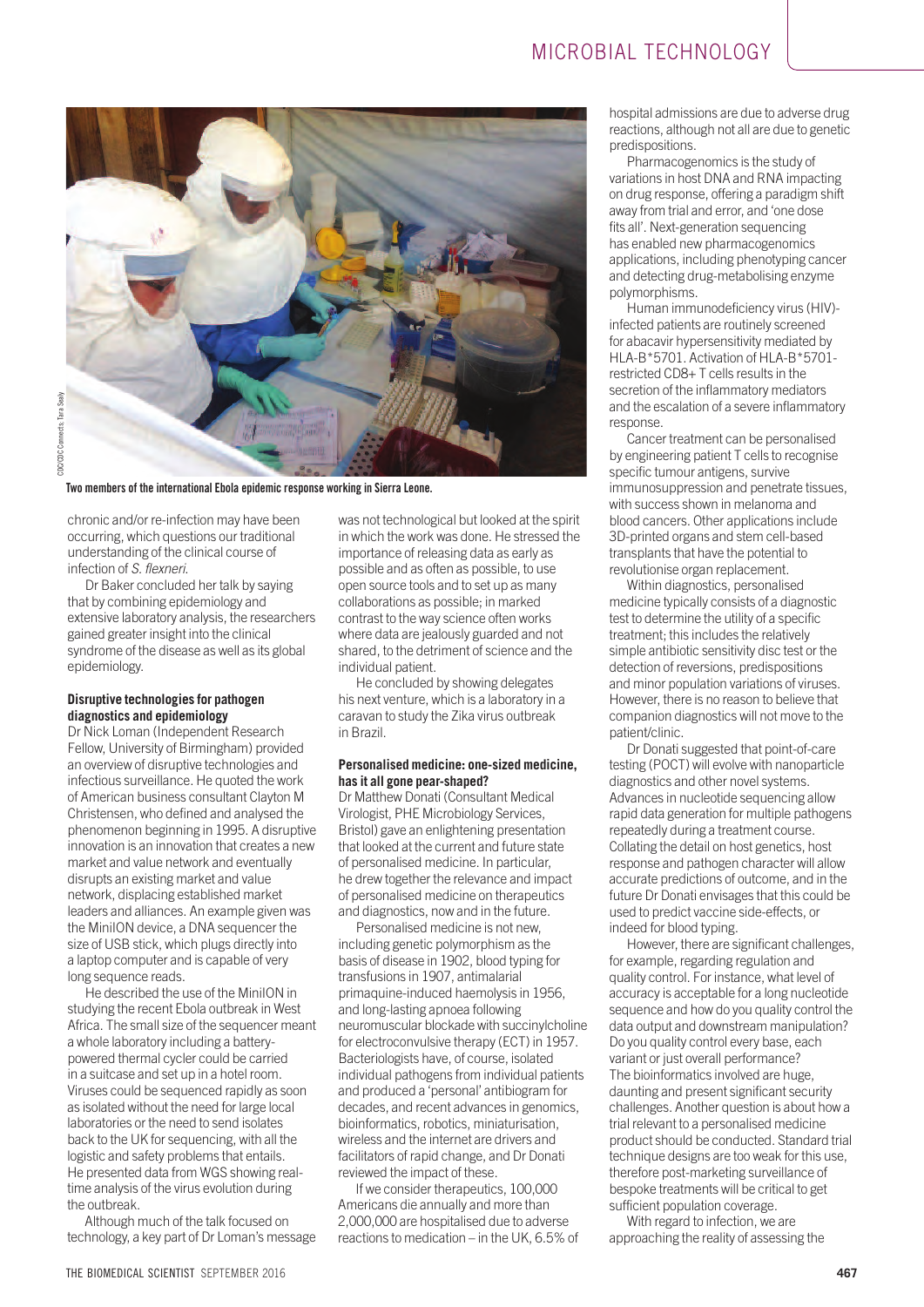well patient and understanding their predisposition to infectious disease, and applying an appropriate bespoke monitoring mechanism, possibly 'hacked' into the body itself. For the sick, we can identify what pathogen is present, understand any predisposition and if or what treatment will be necessary. With vision backed up by science, and a bit of luck, who knows what could be next.

#### **Integration of public health microbiology into sexually transmitted infection surveillance**

Dr Gwenda Hughes (Consultant Scientist in Epidemiology, Head of Sexually Transmitted Infection Surveillance, National Infection Service, PHE) gave an interesting presentation on how laboratory test results can be linked with clinical sociodemographic and behavioural data to give better intelligence, which can then inform and direct public health response to new infections as they emerge.

Data submitted by all genitourinary medicine (GUM) clinics and greater than 80% of other sexual health services submit a total of over one million records per calendar quarter, and about half a million STI diagnoses per annum to the Genitourinary Medicine Clinical Activity Dataset (GUMCAD) (for England). As the data are pseudo-anonymised, they provide a rich resource of clinical sociodemographic and behavioural information.

Dr Hughes illustrated the use of this database through several different examples. The Gonococcal Resistance to Antimicrobials Surveillance Programme (GRASP) showed how antibiotic resistance was developing by gender and sexual orientation. For example, decreased susceptibility to cefexime was shown to be largely clonal and strongly associated with the MSM group who are HIV-positive and have high rates of partner change. High-level azithromycin resistance first emerged with 16 cases in Leeds among heterosexuals, but since then there is concern that it may spread rapidly in MSM networks, and interestingly partner notification seems to be of only limited success in preventing spread.

Lymphogranuloma venereum (LGV) caused by *Chlamydia trachomatis* serovars L1, L2 and L3 is endemic to parts of Africa, Latin America and Asia, but only occurred sporadically in Europe in 2003. The symptoms can be complex and severe, causing ulcerative proctitis and fever, and untreated infection can result in lymphatic obstruction and fibrosis. The epidemic is associated with MSM (99% cases) and has a concentrated distribution with three-quarters of the cases appearing in London, and there are high rates of STI co-infection.

In 2010, the HPA launched an initiative to improve awareness of LGV at sexual and social venues and internet sites used by MSM diagnosed with LGV. This intensive intervention in London appeared to show immediate results, although this may have



CDC/Professor Frank Hadley Collins; James GathanyCollins: sager

*Aedes aegypti***, one of the main mosquito vectors of the Zika virus.** 

been short-lived as the trend is once more rising, with 4400 LGBT diagnoses by the end of 2015.

## **Understanding the evolution and transmission of Ebola virus in Sierra Leone**

As a non-clinical virologist, Professor Ian Goodfellow (Head of Virology, Department of Pathology, Addenbrooke's Hospital, Cambridge) works on gastrointestinal viruses, animal studies and novel therapeutics. Recently, for a period of six or seven months, he worked in Sierra Leone, originally in the PHE diagnostic laboratories during the emergency response, and latterly leading a research programme using NGS working in a tent within an Ebola treatment centre in order to study the evolution of the Ebola virus.

In a fascinating presentation, Professor Goodfellow described how Ebola is rare in humans and it is thought that bats are the natural reservoir, although the evidence to substantiate this is limited. There are five types of Ebola virus, of which four are lethal to humans. The origins of the recent epidemic involving Sierra Leone, Guinea and Liberia are thought to have begun in December 2013, and epidemiological evidence suggests that patient zero was a two-year-old boy from Maliandou Village in Guinea, who picked up the virus from bats living in a tree. Evidence is, however, circumstantial in that the tree was burned out but bat DNA was found in the ashes.

In November 2014, following discussions with Dr Tim Brooks from RIPL, Professor Goodfellow was deployed to the diagnostic laboratory in Makeni working alongside others deployed with PHE. However, they first had to build the laboratory and the team was responsible for helping to build and set up the Mateneh Ebola Treatment Centre (ETC) with funding from DFID and built by Royal Engineers. The laboratory eventually opened on 13 December 2014, supported by the non-governmental organisation IMC.

In December 2014, Professor Jeremy Farrar (Director of the Welcome Trust) visited Sierra Leone and discussed with Professor Goodfellow and Dr Books the need for real-time sequencing of the Ebola virus. The need for a real-time in-country genetic sequencing capability was recognised early in the response, as it can be used rapidly to identify and/or confirm epidemiological links in a 'valuable' time frame. At the same time it is able to confirm that the various polymerase chain reaction (PCR)-based tests used at the numerous laboratories testing for Ebola, often using different assays with different primer sets, were still able to detect circulating strains. This was also considered essential during the final stages of the epidemic, and over Christmas 2014, Professor Goodfellow submitted an application for funding to the Wellcome Trust to place a sequencer within the treatment centre to work alongside the PHE diagnostic laboratory.

The platform chosen for sequencing needed to be easy to install, lowmaintenance, have a simple and robust workflow, yet still provide high-quality data and have a high throughput. It was also essential that the company selected was willing to engage fully with the project and provide innovative solutions to practical problems. The aim was to sequence 2000 samples and the platform chosen was the ThermoFisher Ion torrent Personal Genome Machine (PGM), which would be combined with the Ebola AmpliSeq workflow and an Ion Chef liquid-handling robot.

In March 2015, the team received training on the use of the instrument and learned how to take it apart, fix it and put it back together again. The AmpliSeq workflow uses multiple primer sets in a multiplex reaction to provide a simple-to-use and robust workflow. The Ebola AmpliSeq panel has two pools, producing 125–275 bp amplicons, and the number of amplicons totals 145. It can be used for nucleic acids extracted from plasma, swabs, semen and breast milk, and can easily deal with degraded samples. The process requires only 5–7 µL of sample